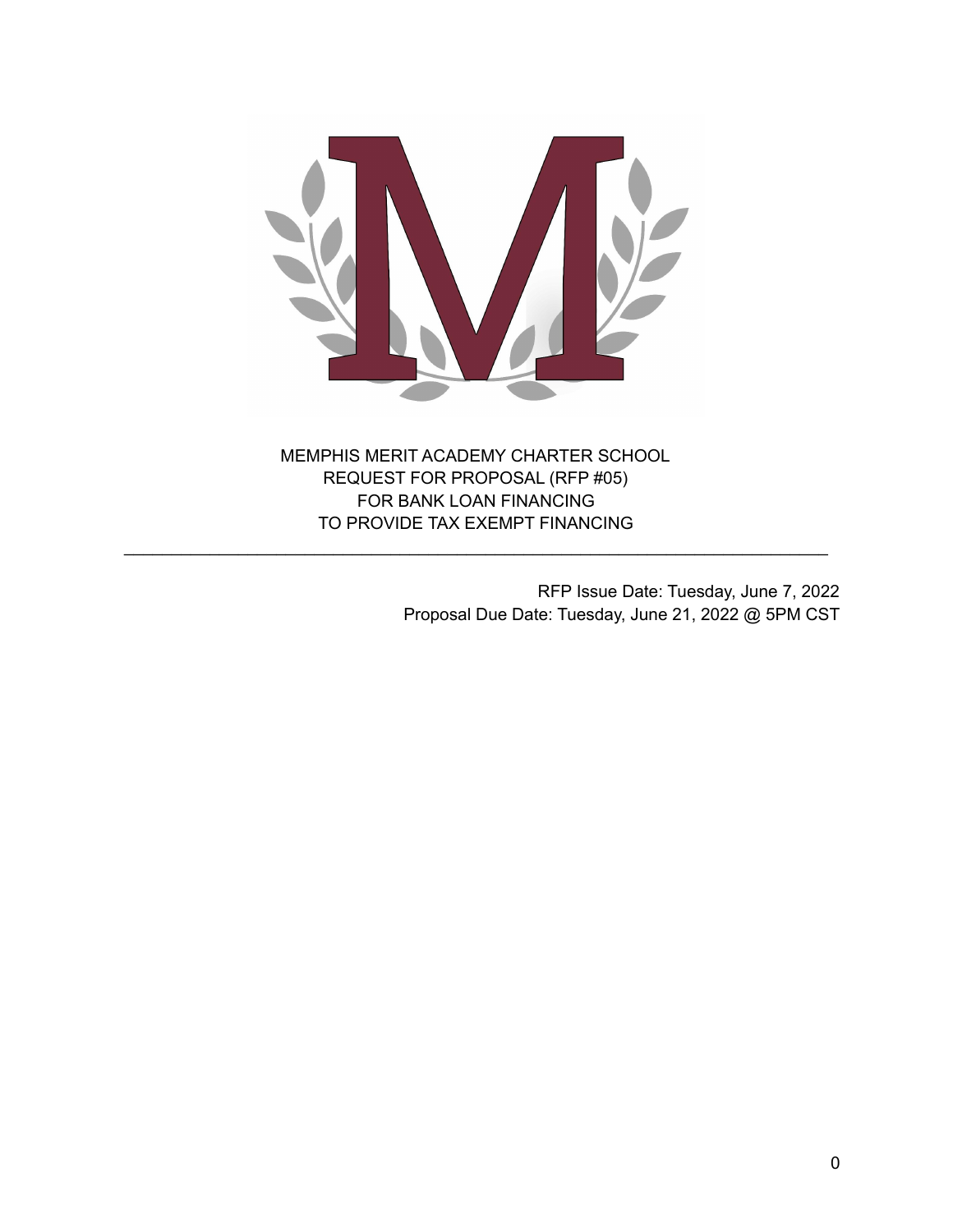## *TABLE OF CONTENTS*

## *APPENDIX (Section K, Page 8)*

● APPENDIX A- FY2021 Comprehensive Financial Report (990)

### *LINKS:*

Memphis Merit Academy School Website: [www.memphismeritacademy.org](http://www.memphismeritacademy.org)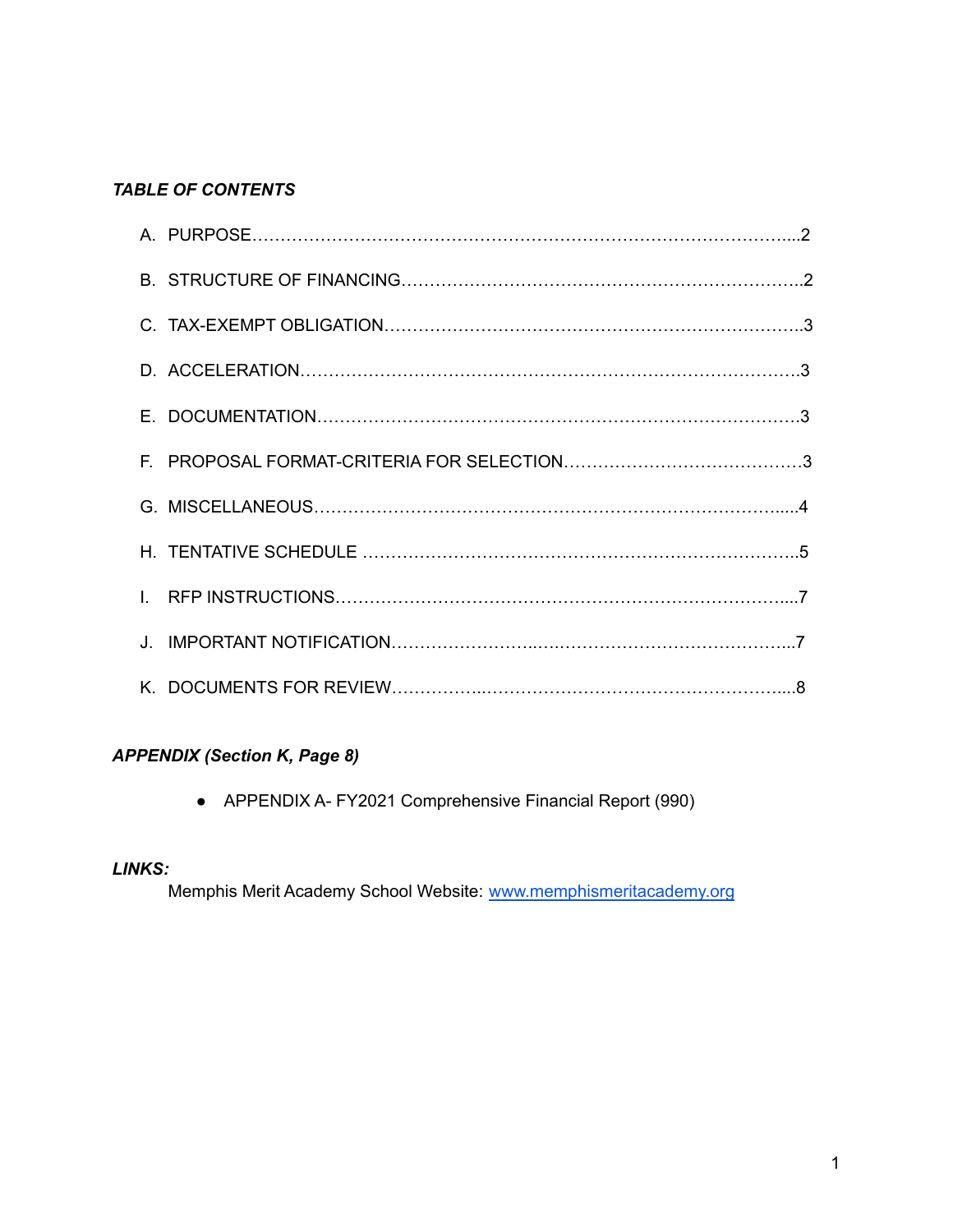# **A. PURPOSE**

Memphis Merit Academy Charter School (MMACS) is requesting proposals from various financial institutions for a prospective principal amount of \$9.1M for a bank qualified, tax-exempt fixed rate financing. The proceeds will be used to finance the purchase of 4089 American Way, Memphis, TN 38118 and the complete buildout of the K-8 grade facility located at 4075 American Way, Memphis, TN 38118.

#### **IMPORTANT INFORMATION**

- Floor Plans for 4075 American Way available upon request
- Architectural Interior and Design- Pending RFP completion
- General Construction Buildout- Pending RFP completion

MMACS is seeking a 30-year financing term for the loan.

MMACS shall accept and review proposals from qualified financial institutions based upon the proposed financing structure below. MMACS shall have the right, but not the obligation, to select the financing that provides the lowest overall borrowing cost to MMACS and meets the financing requirements of MMACA, as determined by MMACS and its Board of Directors in its sole discretion.

| Amount:                 | 100% financing in the prospective amount of \$9,100,000.00 for a<br>immediate facility purchase of currently leased facilities and renovation<br>loan to the 66K+ sq/ft property                                                                                                                                                                                                                                                                                                             |
|-------------------------|----------------------------------------------------------------------------------------------------------------------------------------------------------------------------------------------------------------------------------------------------------------------------------------------------------------------------------------------------------------------------------------------------------------------------------------------------------------------------------------------|
| Projected Funding Date: | Ability to close within 90 days from execution of purchase and sale<br>agreement; projected for August 1, 2022.                                                                                                                                                                                                                                                                                                                                                                              |
| Rate:                   | MMACS requests a fixed rate for the entire term of the loan. In addition,<br>all interest rate adjustment provisions, including determination of<br>taxability as a result of action or inaction of MMACS, must be<br>specifically outlined in the proposal, if required by the proposer. MMACS<br>will not accept and shall deem unresponsive any proposal that requires<br>other interest rate adjustments based on changes in law, rule or<br>regulation or change in corporate tax rate. |
| Prepayment:             | MMACS requests the ability to prepay the Note in whole or in part at<br>any time without penalty. Other prepayment provisions will be<br>considered.                                                                                                                                                                                                                                                                                                                                         |
| Final Maturity:         | 30-year                                                                                                                                                                                                                                                                                                                                                                                                                                                                                      |

# **B. STRUCTURE OF FINANCING**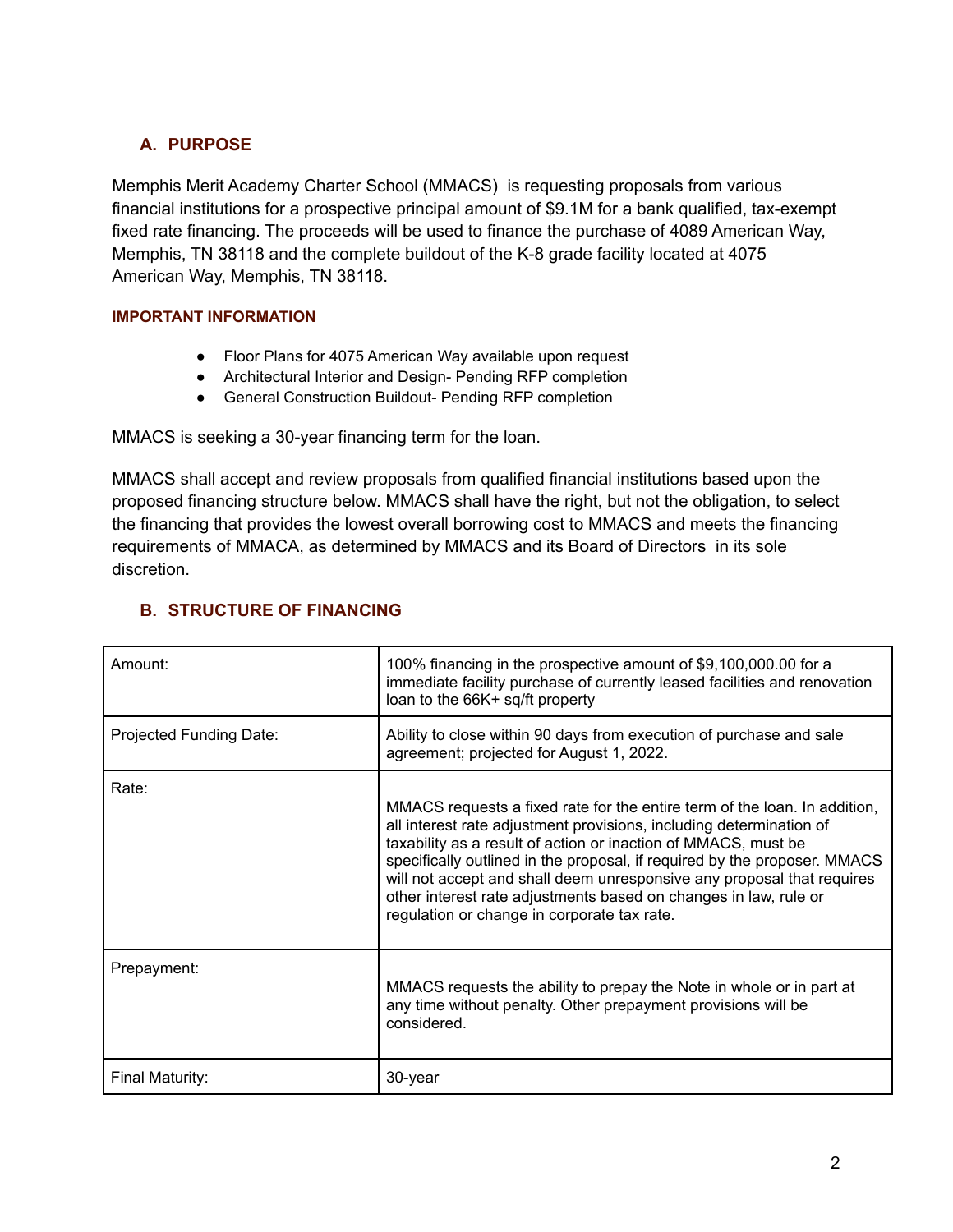| Interest Payment Dates:        | MMACS would like to consider an interest only payment periods to<br>review                                                                                                                                                                                                                             |
|--------------------------------|--------------------------------------------------------------------------------------------------------------------------------------------------------------------------------------------------------------------------------------------------------------------------------------------------------|
| <b>Principal Payment Date:</b> | Annually, commencing August 1, 2023                                                                                                                                                                                                                                                                    |
| <b>Preliminary Schedule</b>    | Upon Request                                                                                                                                                                                                                                                                                           |
| Additional Information         | Ability to fund a <b>Phased Project</b> with general construction buildout to<br>include the following:<br>Phase 1: Projected at \$4,500,0000 with a completion date of<br>$\bullet$<br>June 30, 2023.<br>Phase 2: Projected at \$4,600,000 with a commencement date<br>$\bullet$<br>of June 30, 2025. |

## **C. TAX-EXEMPT OBLIGATION**

MMACS will agree to comply with applicable Treasury regulations in order to maintain the status of the financing as a tax-exempt obligation.

### **D. ACCELERATION**

MMACS will NOT accept and shall deem unresponsive, proposals that require acceleration as a remedy for a default.

#### **E. DOCUMENTATION**

All necessary documentation will be provided upon request to Betty Michelle McCline, Director of Operations at bmccline@memphismeritacademy.org .

### **F. PROPOSAL FORMAT/CRITERIA FOR SELECTION**

Proposals will be evaluated on the basis of cost and the structure that best meets the financing requirements of MMACS, as determined by MMACS in its sole discretion.

Further, MMACS requests proposals that provide for the ability to prepay the Loan in whole or in part at any time without penalty.

In order to assist MMACS and the Board of Directors in reviewing the responses, each proposal should include the following information.

(1) The legal name of the Bank and the primary Bank contact person(s) (include address, telephone number, facsimile number, and e-mail address).

(2) Fixed Interest Rates for the full term of the Loan. The bidder shall give a stated time in which the proposed rate will be held, as well as the index in which the rate shall be calculated, should the stated time elapse. MMACS requests the interest rate be held until May 30, 2023. No interest rate hedge will be considered.

(3) Describe in detail all fees and expenses which MMACS will be responsible to pay to the Bank, including its legal counsel. MMACS has retained the law firm of The Marston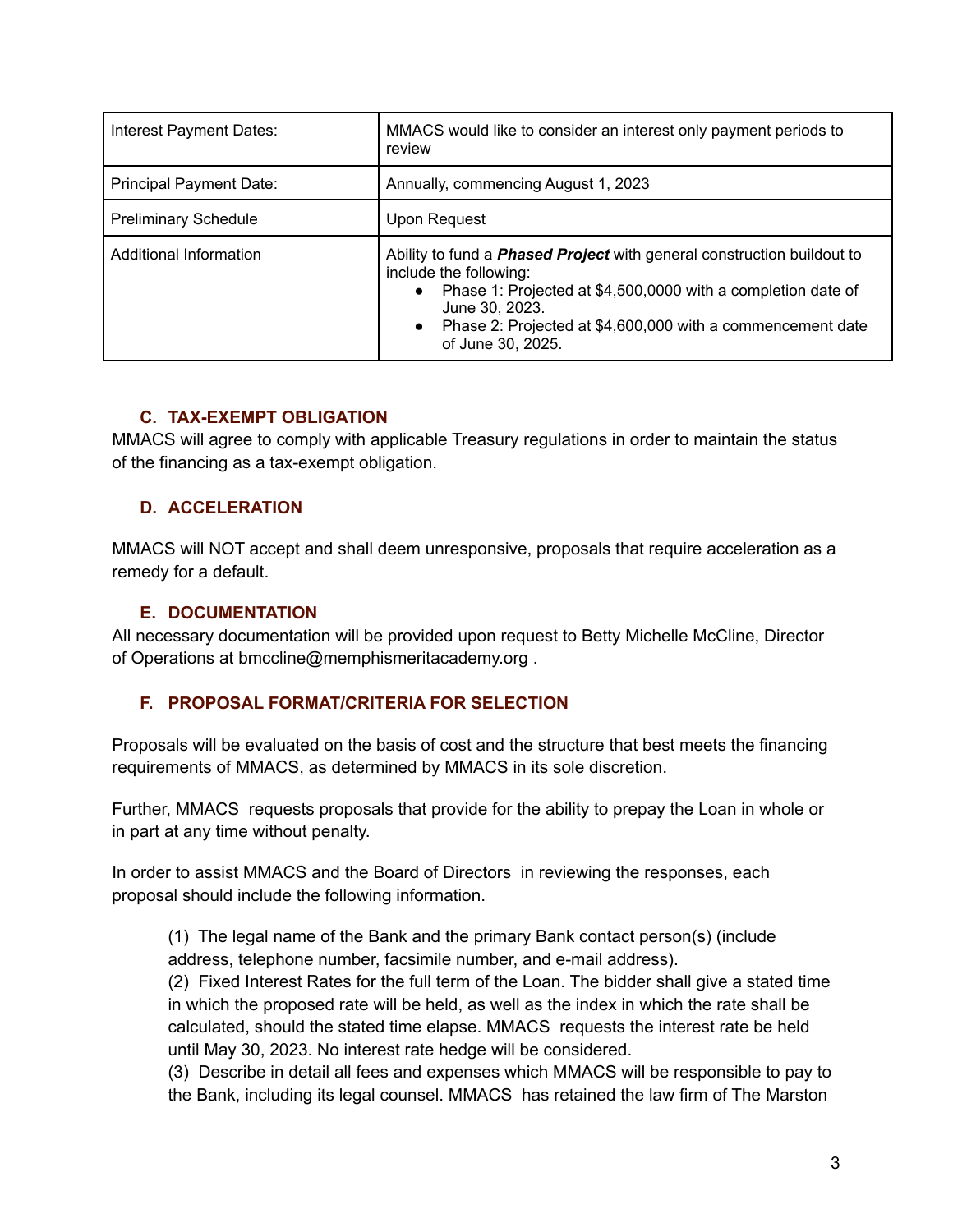Group, PLC to prepare the tax opinion, resolution and other related documents and certificates. The amounts stated in the proposal shall represent the maximum amounts payable to the Bank by MMACS. All fees and expenses, with the exception of those of Commercial Advisors and The Marston Group, PLC in excess of those stated in the proposal, shall be the sole responsibility of the Bank, and will not be paid or reimbursed by MMACS.

(4) A listing of all conditions, covenants, terms or restrictions, other than those specified in this RFP, which would be included in your commitment to provide the Loan.

# **G. MISCELLANEOUS**

(1) MMACS will not accept proposals with reserve requirements or other restrictions to revenues or requirements to maintain minimum balances in any bank account as a condition for the Loan.

(2) MMACS reserves the right, in its sole discretion, to accept or reject any and all proposals, to waive any irregularities or informalities in any proposal or in the bidding, and to accept or reject any items or combination of items. Further, MMACS has the right to reject any proposal not meeting the requirements of this RFP. Moreover, if MMACS rejects all proposals, MMACS reserves the right to negotiate with any of the proposers or any other entity to secure the intended financing. MMACS reserves the right at any time, including after the opening and review of the proposals, to ask Proposers questions and seek clarification and additional information in regards to the proposals submitted. If a bank financing proposal is selected, the award will be to the financial institution whose response best complies with the requirements set forth in this RFP and whose bid, in the opinion of MMACS and Financial Advisor, is in best interest of MMACS, taking into consideration all aspects of the proposers' response. MMACS is not obligated to accept the lowest proposal. The award is subject to approval by theBoard of Directors and contingent upon execution of a note, loan agreement and other closing documents acceptable to MMACS. MMACS reserves the right, for any reason, to rescind any award prior to the execution of a note or loan without liability to MMACS.

(3) Changes to this RFP may be made by and at the sole discretion of MMACS. Any Addenda to the RFP will be posted to MMACS' website. It is the bidder's responsibility to check for any addenda. During the proposal evaluation process, MMACS reserves the right to request additional information or clarifications from the proposers, or to allow, in MMACS' sole discretion, corrections of errors or omissions in a proposal.

(4) MMACS shall not be liable for any expenses incurred in connection with the preparation of a response or proposal to this RFP. By submitting a proposal in response to this Request for Proposals, Proposers waive and release any and all right to make claims for reimbursement of proposal preparation costs against MMACS and its officers, officials, employees, attorneys and agents.

(5) The Proposer is required to conduct its own investigation and evaluation of the creditworthiness of the Note. The Proposal has provided a link to Memphis Merit Academy's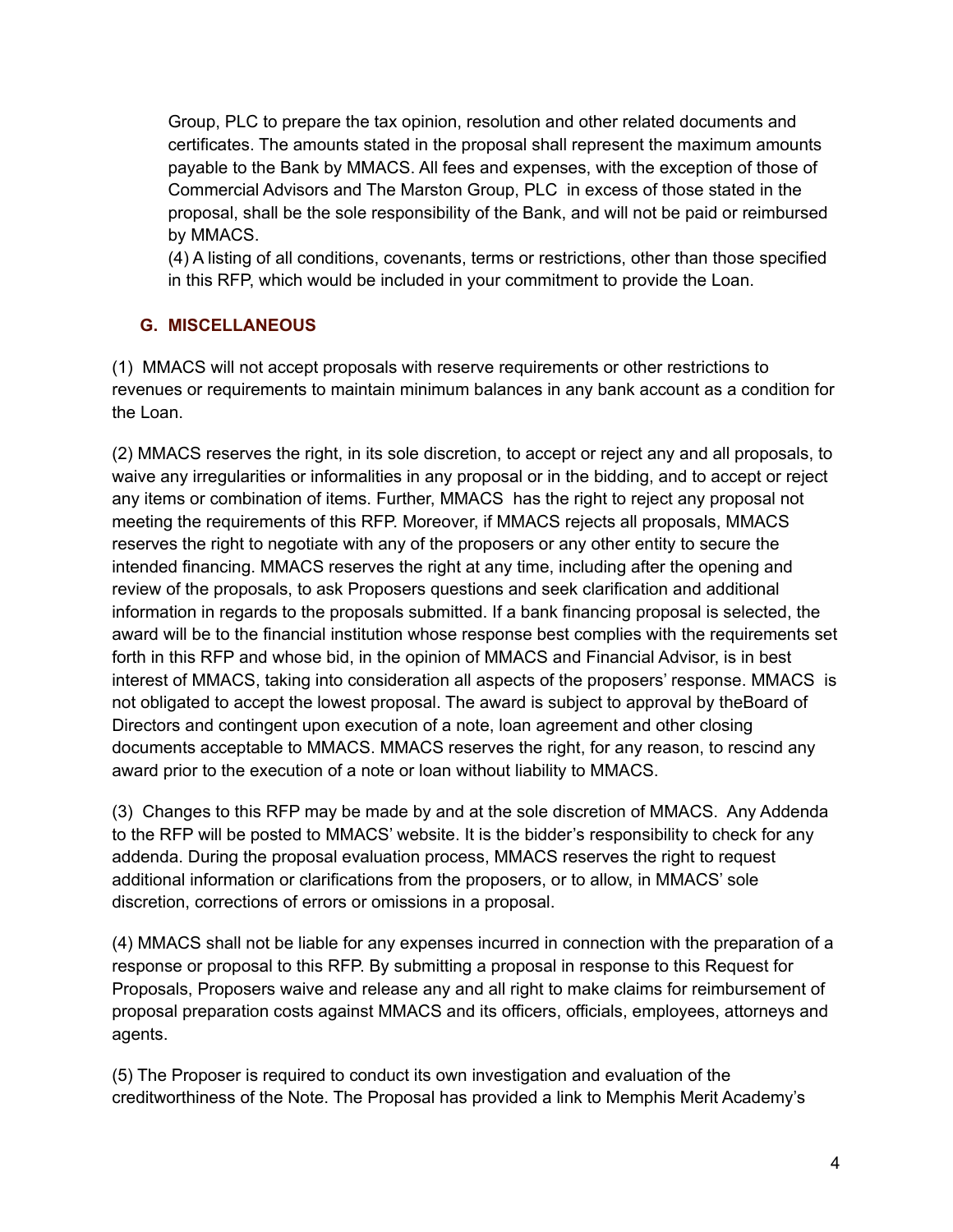Website [\(https://www.memphismeritacademy.org/](https://www.memphismeritacademy.org/)) which has information regarding MMACS and its financial statements. Additional financial information will be provided upon request by the bidder and is NOT in any way intended to relieve the bidder of its responsibility to investigate all relevant or material facts in reaching a credit decision with respect to the Note. All requests for clarification or additional information should be directed via email to:

Memphis Merit Academy Charter School

Betty Michelle McCline, Director of Operations

Email: [bmccline@memphismeritacademy.org](mailto:bmccline@memphismeritacademy.org)

(6) Federal, State, City and local laws, ordinances, rules and regulations that in any manner affect the items covered herein apply. Lack of knowledge by the Bank will in no way be a cause for relief from responsibility.

(7) No successful offeror may assign any portion of the contractual agreement between the parties without prior written authorization by MMACS.

(8) Warranties – The offeror, in submission of its proposal, warrants to MMACS that it will comply with all applicable federal, state and local laws, regulations and orders in providing the services under the proposed documents.

(9) Public Records Law.

In accordance with TCA TN-07-05-03, the Public Records Act, all Proposers should be aware that this Request for Proposals, and Proposals submitted in response thereto, are made in the public domain, and are subject to disclosure, except to the extent expressly exempted or made confidential under the Public Records Act. In accordance with TCA TN-07-05-03, TN Statutes, Proposals submitted in response to this Request for Proposals are temporarily exempt from public disclosure until such time as MMACS provides notice of an intended decision, or until thirty (30) days after opening the Proposals, whichever occurs earlier. The Proposal submitted by you may contain information, which is designated "confidential" or "exempt" from disclosure under the Public Records Act and other applicable laws. If your Proposal contains such information, you are required to advise MMACS with specificity the applicable law making those provisions exempt or confidential from disclosure and the specific information considered exempt. A generic notation that information is "exempt" or "confidential" will not suffice. Failure to provide a detailed explanation and justification including statutory cites and specific reference to your Proposal detailing what provisions, if any, you believe are exempt from disclosure, may result in your Proposal or any portion thereof, being subject to disclosure in accordance withTCA TN-07-05-03. If MMACS determines that the cited provisions of law are inapplicable or otherwise do not justify exemption or confidentiality, MMACS shall have the right to release such information and records for public inspection and copy in accordance with the Public Records Act. By submitting a proposal, the Proposer holds MMACS and its officers, officers, employees, attorneys and agents harmless concerning the disclosure of information contained within the Proposal.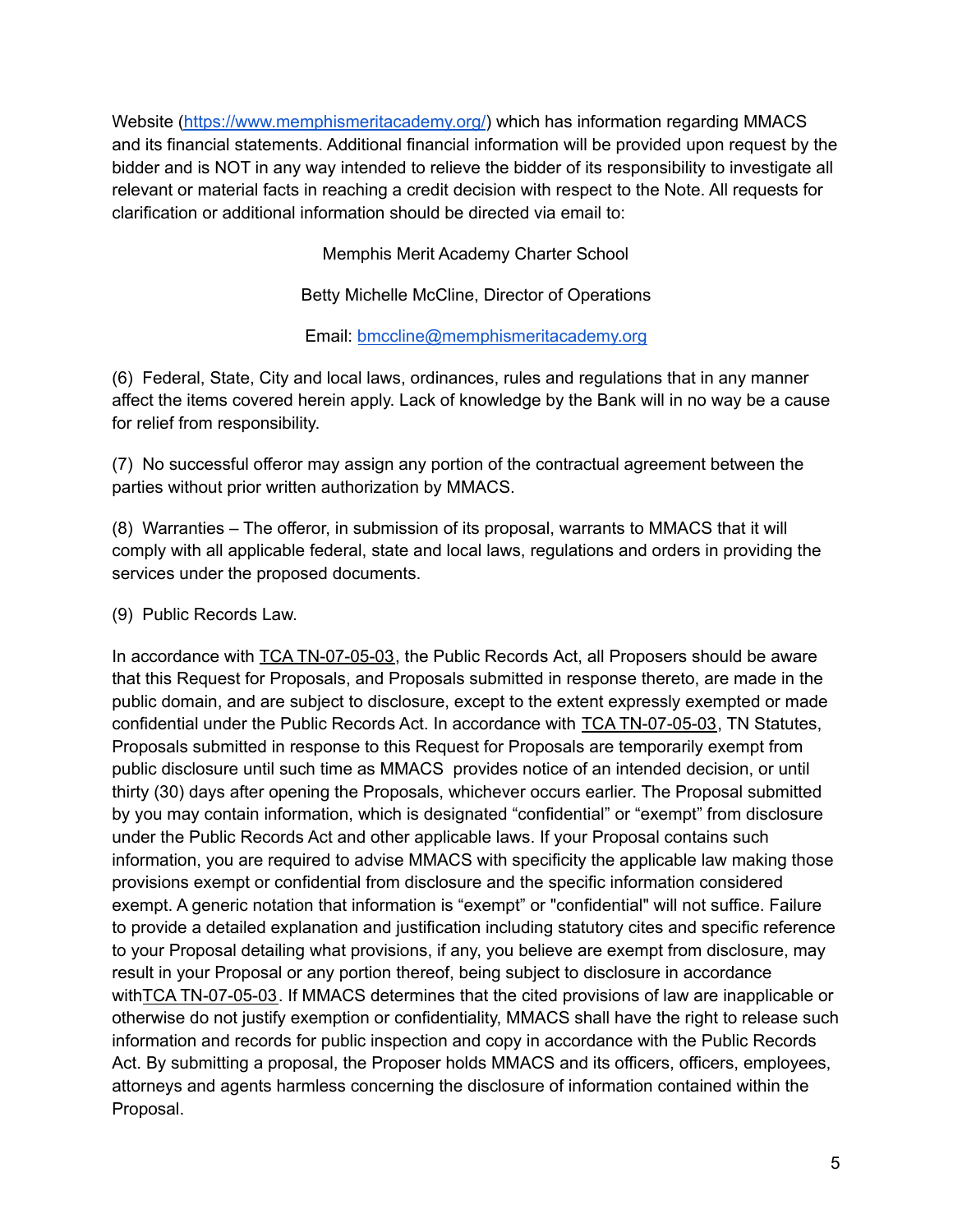(10) Discrimination; An entity or affiliate who has been placed on the debarred vendor list may NOT submit a bid, proposal, or reply on a contract to provide any goods or services to a public entity; may not submit a bid, proposal, or reply on a contract with a public entity for the construction or repair of a public building or public work; may not submit bids, proposals, or replies on leases of real property to a public entity; may not be awarded or perform work as a contractor, supplier, subcontractor, or consultant under a contract with any public entity; and may not transact business with any public entity.

Definition: A Debarred Vendor is a vendor that has been debarred, suspended, proposed for debarment, excluded or disqualified under the nonprocurement common rule, or otherwise declared ineligible from receiving Federal contracts, certain subcontracts, and certain Federal assistance and benefits. A list of debarred vendors *may be found on the Excluded Parties List System at www.sam.gov.*

# **H. TENTATIVE SCHEDULE**

| Tuesday, June 7, 2022    | <b>Issue Request for Proposal</b>                                                                                      |
|--------------------------|------------------------------------------------------------------------------------------------------------------------|
| Tuesday, June 14, 2022   | Deadline to submit written questions by 5PM to bmccline@memphismeritacademy.org<br>and lbooker@memphismeritacademy.org |
| Tuesday, June 17, 2022   | Addendum provided with responses to written questions                                                                  |
| Tuesday, June 21, 2022   | Responses to RFP due by 5PM CST                                                                                        |
| Wednesday, June 22, 2022 | Review and Recommendations by HOS and DOO                                                                              |
| Thursday, June 23, 2022  | Board of Directors Vote and Approval                                                                                   |
| Thursday, June 30, 2022  | Awarding of RFP                                                                                                        |
| Thursday, August 1, 2022 | Closing of the Note                                                                                                    |

### **I. RFP INSTRUCTIONS**

Please deliver one (1) unbound marked original and one (1) electronic version in PDF format. All proposals must be delivered in hard copy to MMACS at the address below by June 21, 2022 no later than 5:00 PM, Central Standard Time, as determined by MMACS, as follows:

Memphis Merit Academy Charter School

4775 American Way

Memphis, TN 38118

### *List the Proposal Number and RFP opening date on the outside of the box or envelope and note "Request for Proposal enclosed."*

MMACS shall not bear the responsibility for proposals delivered to MMACS past the stated date and/or time indicated, or to an incorrect address by proposer's personnel or by the proposer's outside carrier.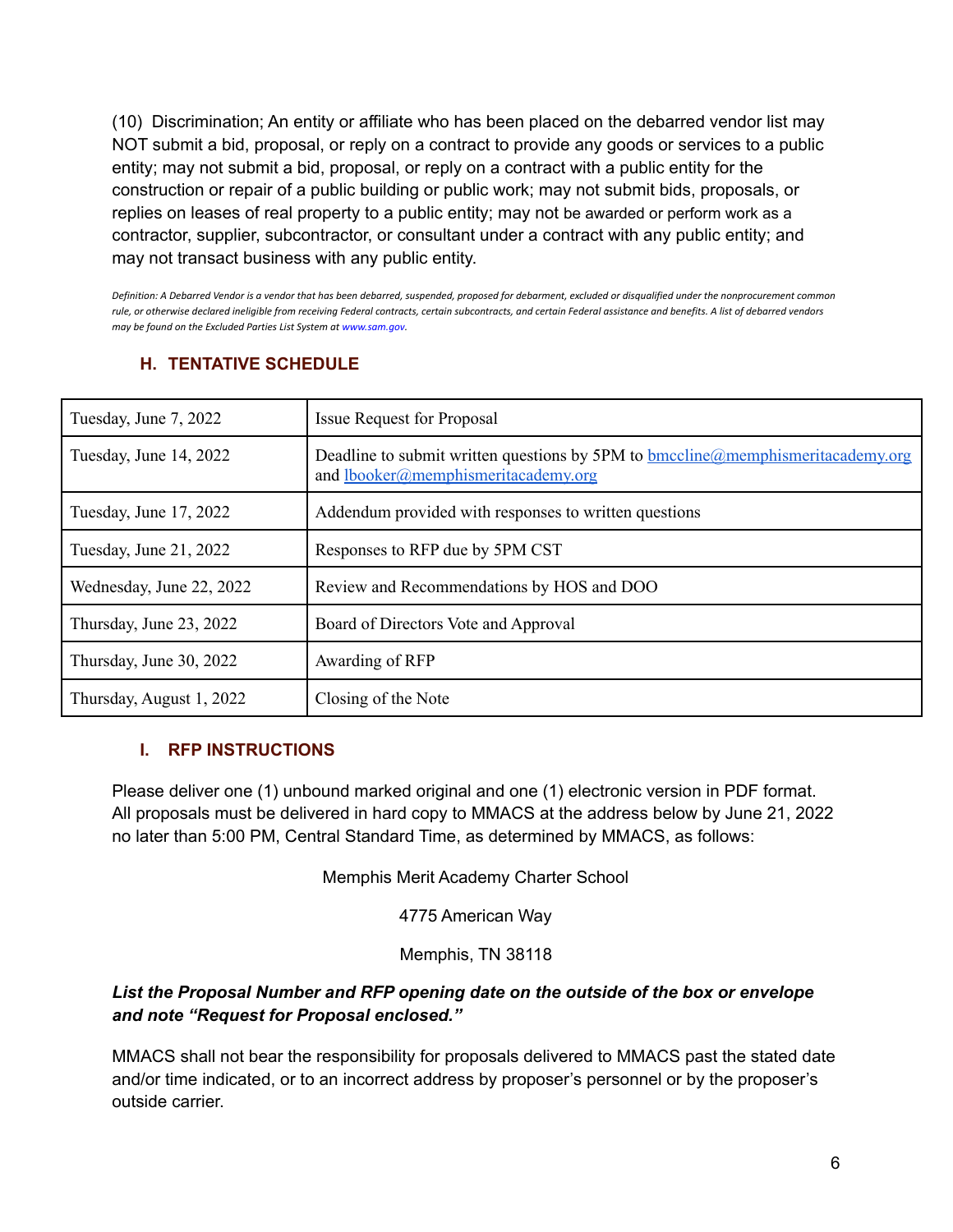#### **IMPORTANT NOTICE**

Notice is hereby given that Memphis Merit Academy Charter School is accepting Sealed Proposals from various financial institutions for a prospective amount of \$9.1M for a bank qualified, tax-exempt fixed rate financing as further described in the RFP document. Proposals will be received until 5:00 p.m., on June 21, 2022 by the Memphis Merit Academy's Procurement Department, 4775 American Way, Memphis, TN 38118.

#### **RFP #05 "BANK LOAN FINANCING"**

Memphis Merit Academy Charter School has issued this Request for Proposals (hereinafter, "RFP") with the sole purpose and intent of obtaining proposals from qualified financial institutions based upon the proposed financing structure listed in the RFP document.

- ✓ A pre-bid conference is not applicable for this solicitation.
- $\Box$  A non-mandatory mandatory pre-bid conference will be held on commencing promptly at \_\_\_\_\_\_, and will be held at Memphis Merit Academy Charter School, 4775 American Way, Memphis, TN 38118.

If this pre-bid conference is denoted as "mandatory", prospective proposers must be present in order to submit a bid response.

All proposals must be delivered in hard copy to MMACS at the address below by June 21, 2022 no later than 5:00 pm.Central Standard Time in a SEALED envelope plainly marked on the outside:

### **RFP #05 - "BANK LOAN FINANCING".**

All statements shall be made upon the official bid form which may be obtained on the Memphis Merit Academy's website at www.memphismeritacademy.org.

Memphis Merit Academy Charter School does not discriminate based on age, race, color, sex, religion, national origin, disability or marital status.

This Public Notice has been posted on Memphis Merit Academy's website: www.memphismeritacademy.org.